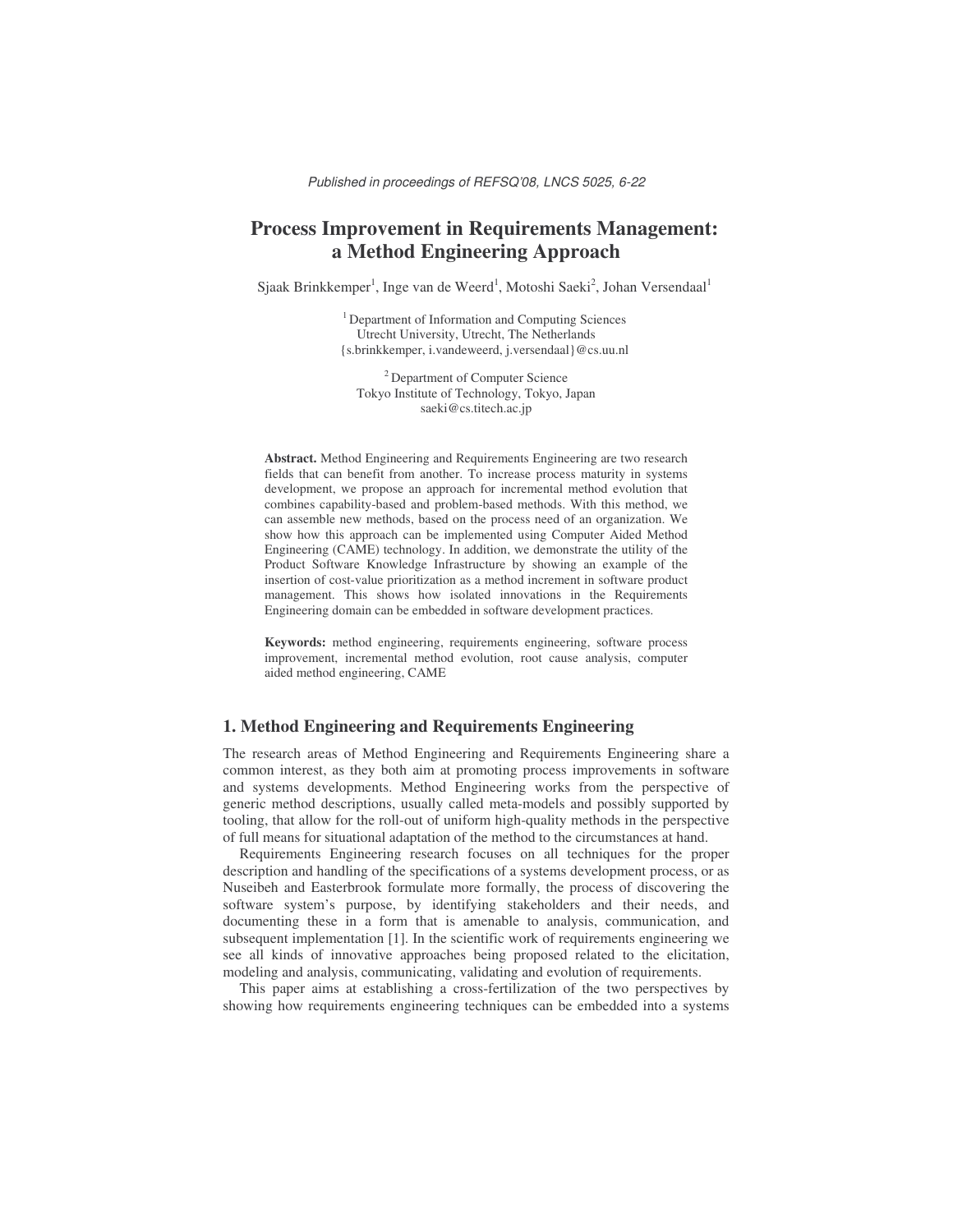development method supported by method engineering principles. We demonstrate this by inserting a cost-value requirements prioritization technique, developed by Karlsson and Ryan [2], into the requirements management methods of a product software company [3].

#### **1.1 Methods for Product Software Development**

Product software is a worldwide industry, yet this domain has not been subject of much scientific research. The last years, this is changing however. There have been several studies on all product software, focusing on product software as a research domain [4], product development [5] [6], management of software products [3] [7], requirements management [8], release planning [9] [10], product line engineering [11] [12], product delivery [13], and so on.

Xu and Brinkkemper [4] summarize a number of specific characteristics of developing product software. An important difference is, for example, that the production costs do not depend on the number of copies sold. Therefore, product software companies that are selling millions of copies can have up to 99% gross profit margins for its product sales [4]. On the other hand, the majority of the productdevelopment project are late or over budget. Also, the requirements of the entire market must be held into account. This means that a software product should be developed so that it can run on different hardware and software platforms. All these characteristics make product software development a highly complex business, in which process failures have a huge impact on performance.

Furthermore, as is depicted in Figure 1, the success of a software product in the market has consequences for the internal functioning of the company. From a start-up creating a first release product by a relatively simple process, the growing company is shipping subsequent releases and product enhancements by utilizing a product development approach that should be incrementally adapted to the changing conditions.



**Fig. 1.** Incremental method evolution in a product software company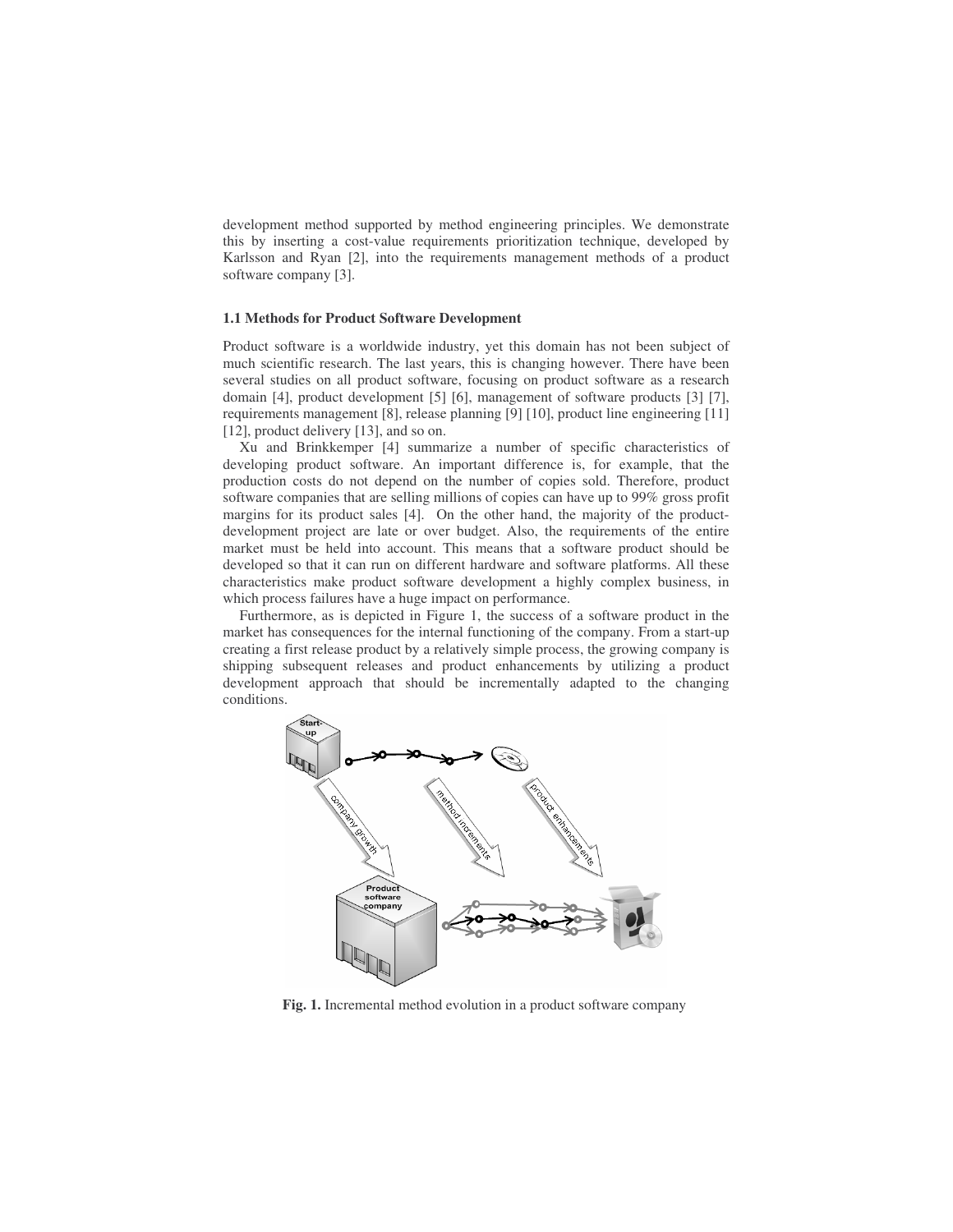Several software process improvement approaches have been proposed to improve software development processes [14] [15]. These approaches are usually capabilitybased, i.e. based on the current capabilities of a company an advice is given which entails the implementation of capabilities on a higher maturity level. However, the increments in these approaches are often too large and general, instead of local and situational. For example, SEI has done a survey among 1,804 organizations, which indicates that the median time, to move from one CMM level to another, ranges from thirteen to twenty-four months [16].

In this research, we want to extend the capability-based process improvement with root-cause analysis, in order to give a more accurate analysis of the actual problem. We implement our approach in the Product Software Knowledge Infrastructure (PSKI) [17] [18], which, when fully materialized, can help to increase the maturity of a company's processes. For scoping reasons we limit our research to the software product management domain.

#### **1.2 Research Approach**

This research project is carried out following the design research methodology for performing research in information systems as described by [19] and [20]. Research in design science is done through the processes of *building* and *evaluating* artifacts [19] [20]. According to Hevner et al. [19], the fundamental questions in designscience research are: *"What utility does the new artifact provide?"* and *"What demonstrates that utility?"* In addition, they provide seven guidelines on performing design-science that have been followed during this research. The first guideline Hevner at al. propose is that "design-science research must produce a viable artifact in the form of a construct, a model, a method, or an instantiation". The artifact in this research is the Product Software Knowledge Infrastructure (PSKI), or to be more specific, the functional architecture of the PSKI. The second guideline is *problem relevance*, which Hevner at al describe as "the objective of design-science research is to develop technology-based solutions to important and relevant business problems". The business problem lies in the fact that product software market is growing and that there is a need for methodical support, in order to increase the maturity of product software organizations. By developing the PSKI, we offer a technology-based solution to this problem. The other guidelines comprise: design evaluation, research contributions, research rigor, design as a search process, and communication of research. The page length of this paper limits us to describing each guideline in detail.

In earlier work [17], we described our vision on this issue and introduced the PSKI, our main new artifact. Subsequently, in [18], we identified and formalized general method increments that were found in an exploratory case study. In addition, we formalized common process needs, by developing a root-cause map for software product management and by identifying the root causes and process alternatives that are related to them. Finally, a first prototype of a method base for software product management is developed<sup>1</sup>, based on the reference framework for software product management [3].

<sup>1</sup> http://www.softwareproductmanagement.org/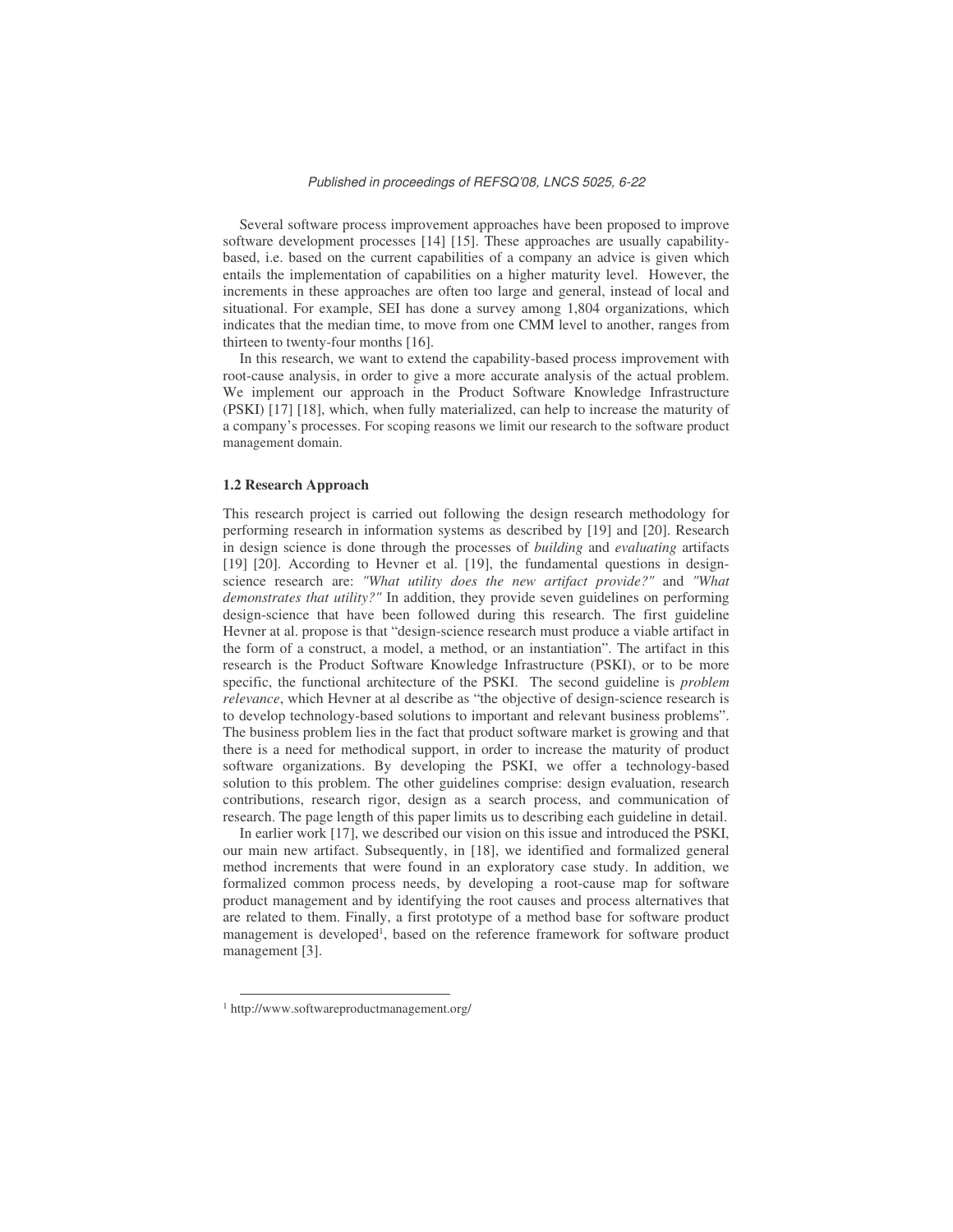In this research we want to elaborate on the process improvement approach that will be implemented in the PSKI and its functional architecture of the PSKI. We evaluate this by using scenarios to demonstrate its utility. In Section 2, we will describe the realization of the PSKI, by elaborating on the requirements and functional architecture. Section 3 explains the technical realization of integrating the PSKI with a CAME tool. In section 4, we will give a scenario of a method increment, advised and assembled by the PSKI. Then, in Section 5, we give an overview of related literature. Finally, in section 6, we will describe the conclusions and further research.

### **2. Realization of the Product Software Knowledge Infrastructure**

In this section we will first describe the rationale of the software improvement approach we use. Then we describe the functional architecture of the PSKI and show a typical scenario.

#### **2.1 A Combined Process Improvement Approach**

We propose the distinction between two types of process improvement approaches: the capability based and problem-based approach. The capability-based approach is based on the assumption that a company's capabilities should grow in maturity in order to increase performance. By assessing the organization's current capabilities, the maturity level can be determined and recommendations of implementing capabilities on a higher maturity level can be made. Examples of capability-based approaches are CMM [14] and SPICE [15]. Secondly, the problem-based approach uses the mechanism of solving the underlying problems, or root causes, that cause a certain process to under perform. An example of a problem-based approach is RCA, which has been applied to process improvement and incident prevention in software and non-software industries; see for example [21].

In literature, some critique exists on capability-based approaches. For example, a capability-based approach is can be encountered as too superficial for small companies [22]. In addition, these kinds of process improvement approaches are often difficult to implement. In [23], it was found that CMMi, is often not adopted by organizations because the following reasons: the organization was small; the services were too costly, and the organization had no time to implement the process improvements. From our experience, we also found that capability-based approaches often are too superficial for the specific nature of product software companies. More over, we do not want to force companies to a company-wide process improvement program. On the other hand, following a complete problem-based approach would be too inefficient, due to the extensive analysis process that needs to be done. Therefore, we propose the *combined process improvement approach*, in which we complement the capability-based approach with problem-based aspects. When comparing this approach to the existing capability-based approaches such as SPICE and CMM, we envision the following advantages: 1) the maturity levels can be determined per process, which makes it possible to implement very small process improvements; 2) the capability-based approach is extended with a problem-based approach to be able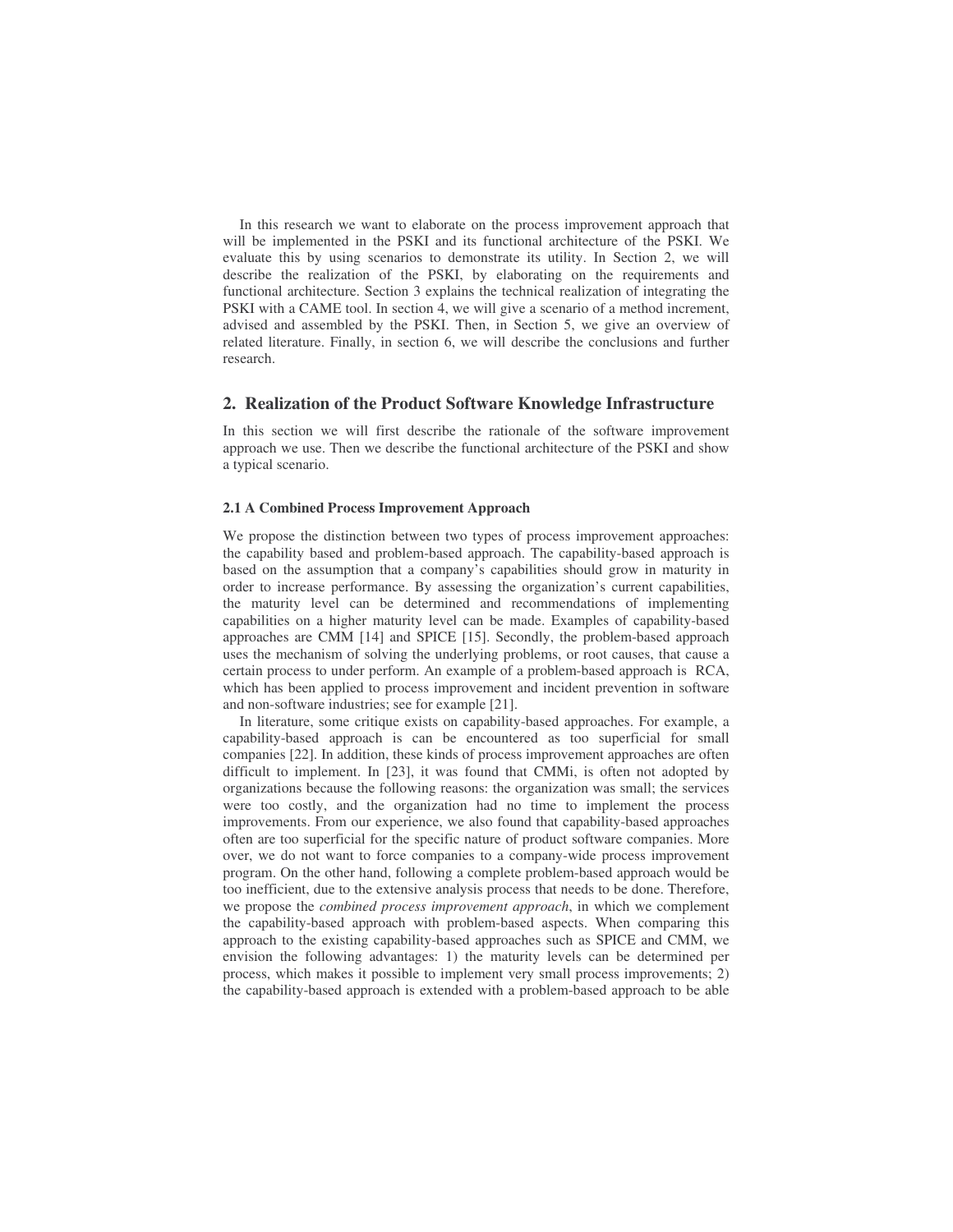

to determine the more complex problems that underlay a unsatisfactory process. In Figure 2, we illustrate this approach.

**Fig. 2.** Process improvement approach

The process starts with determining the maturity level that the company *should have,* based on the situational factors of the company. For example, a company with 500 employees should be on a higher maturity level than a company with six employees. Secondly, the actual maturity levels per process are retrieved by performing a capability assessment. By inventorying which capabilities are mastered per process, the maturity level can be calculated. In addition, the user is asked whether the result of the concerned process is satisfactory or unsatisfactory. For each unsatisfactory process then, the maturity level as it *should be* (based on situational factors) and the actual maturity level are compared. If the actual maturity level is lower than the maturity level based on situational factors, then the process is labeled as immature and a process improvement is necessary. The process improvement is carried out by assembling a method fragment related to the capability on a higher maturity level. If the actual level is equal to or higher than the desired level, then the process is labeled as complex, and a root-cause analysis is carried out to find the underlying problems. The process improvement is carried out by assembling a method fragment, related to the found root causes.

#### **2.2 Functional Architecture**

Starting from [17], the following components in the PSKI (see Figure 3) can be identified: a *web-based interface* to communicate with the user; an *assessment base*,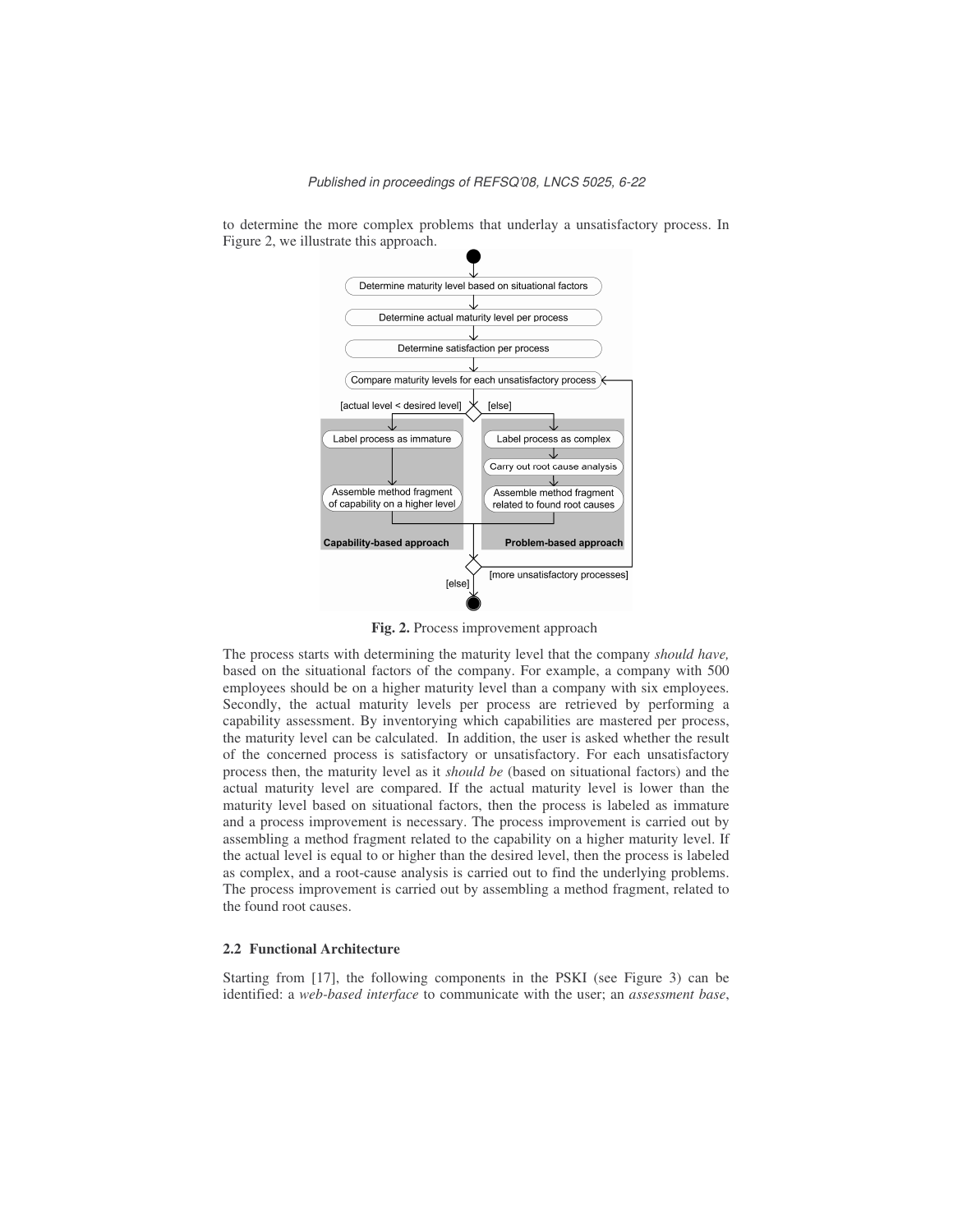to store the assessment questions and answers; the *assessment administrator*, which can be used to add questions to the *assessment base*; and the *CAME too*l in which the method fragments are stored.



**Fig. 3.** Functional architecture of the PSKI

The main components of the PSKI are the assessment base and the CAME tool. In the assessment base, the PSKI stores assessment questions, answers, situational factors and capabilities. We distinguish two types of questions: *situation questions* that identify which situational factor apply to a company or product line and *capability questions* that assess which capabilities a company possesses. The second component is the CAME tool, which consists of a *method base*, in which method fragments their information are stored; a *PDD editor*, with which the method engineer can define the meta-modeling language that is used for administrating the methods; and the *method administrator* that is used by the method engineer to add methods to the method base. The method fragments that are stored in the method base consist of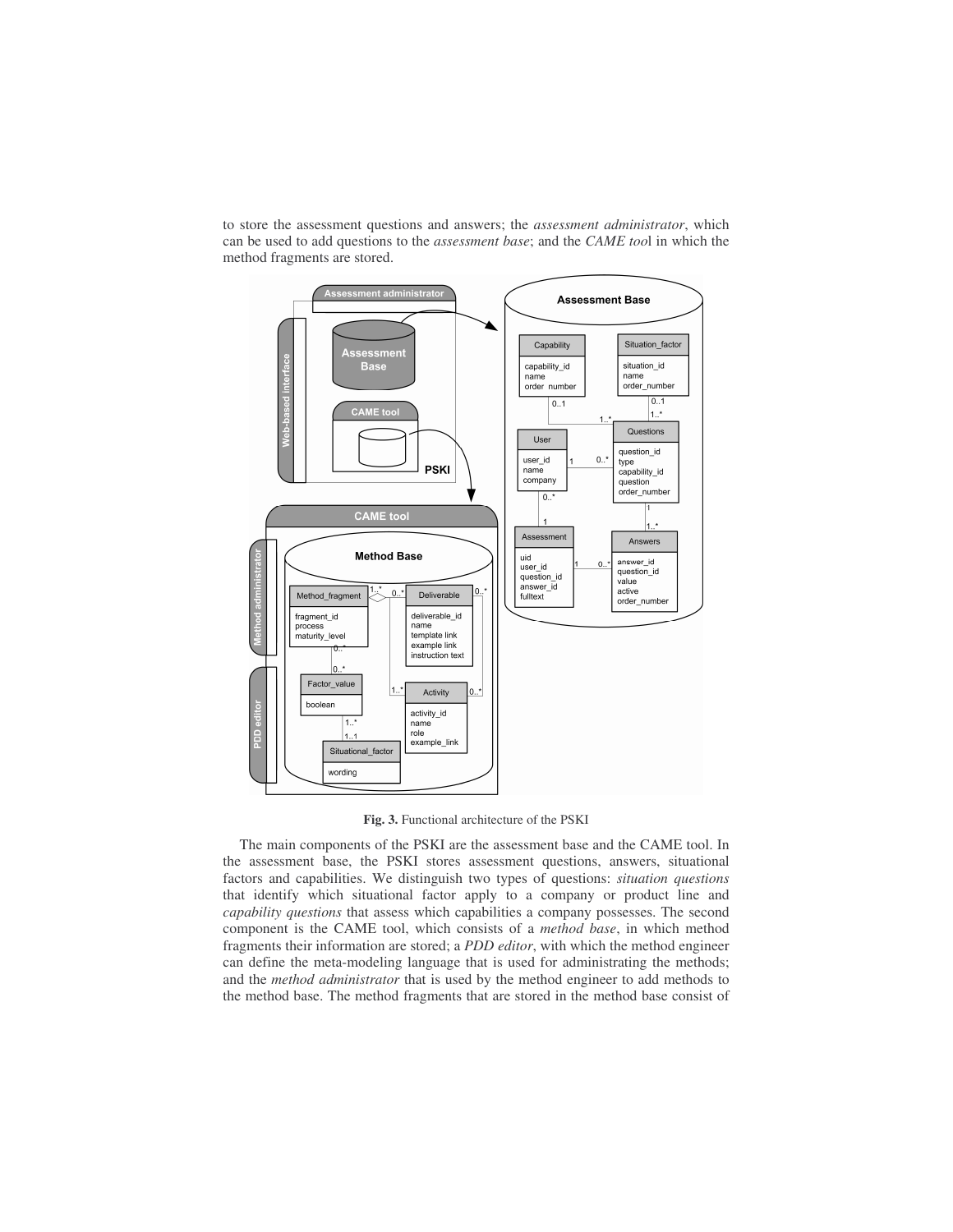activities and deliverables. Each method fragment is labeled with a capability level and linked to zero or more values of situational factors.

#### **2.3 Illustrative Example: ERPComp**

To illustrate the utility of the PSKI, we use a running example, which concerns an organization that develops ERP systems (ERPComp). ERPComp is 3 years old and currently has 50 employees. The user in this case is the product manager of the organization, who uses the PSKI because his organization has several problems: a) the releases are often not delivered in time, and b) the stakeholders are not satisfied with the implemented requirements.

Figure 4 illustrates the current requirements management process of ERPComp in PDD notation [24]. The diagram shows a snapshot of the method at a certain time n, say method increment #0. It covers the requirements management activity of a company, and has two sub activities: Gather requirements, resulting in a REQUIREMENT and Write release definition, resulting in a RELEASE DEFINITION, which are both carried out by the product manager.



**Fig. 4.** Snapshot of increment #0

#### **2.4 A Typical Scenario in the PSKI**

In Figure 5, we show again the functional architecture of the PSKI enriched with the process that is followed when interacting with the PSKI. We will elaborate on this process by using the ERPComp example. Note that in this case, the capability-based approach is followed, as indicated in Figure 5. By following the solid arrows, the activities concerning the problem-based approach (*Present root cause map* and *Store root causes*) are skipped.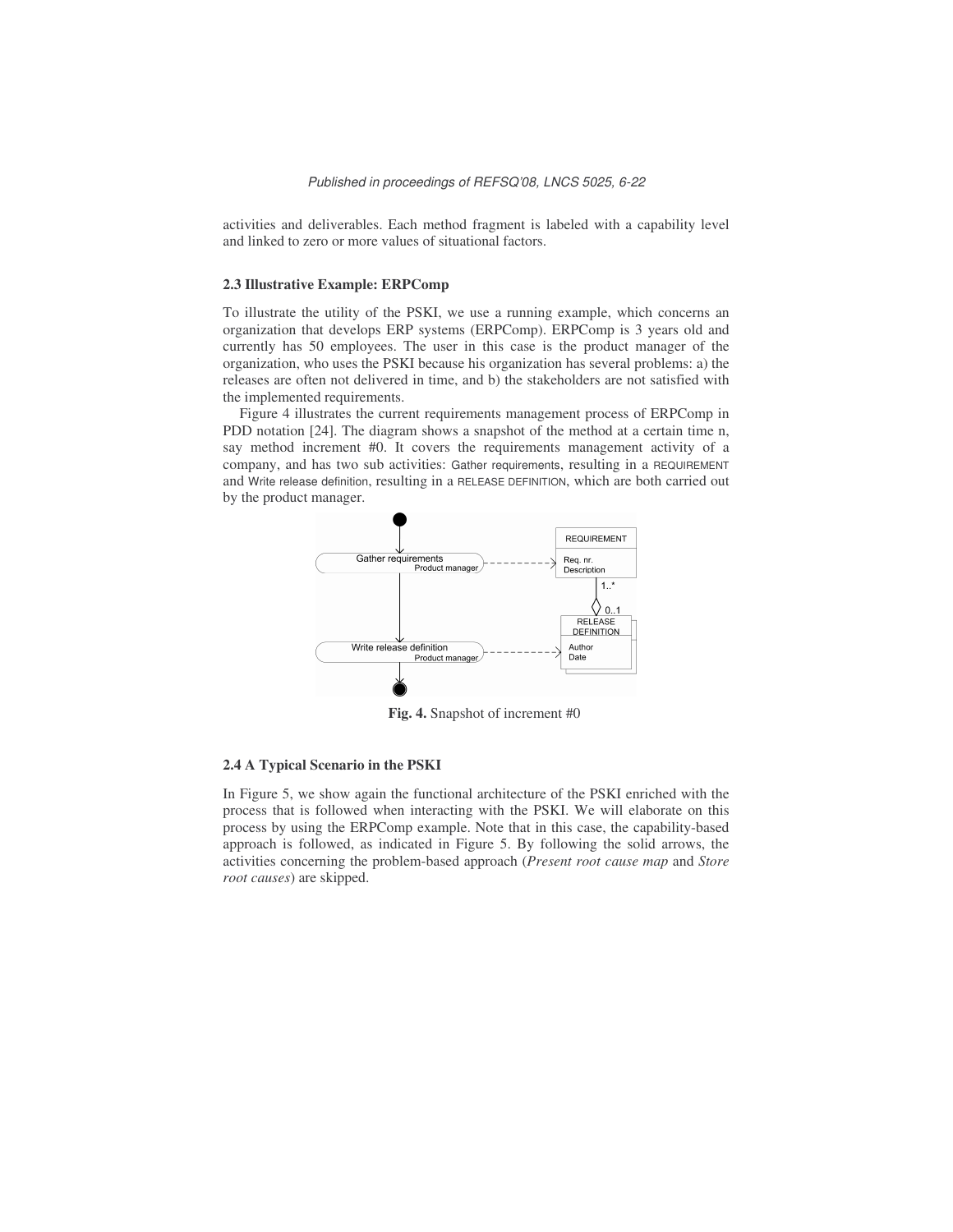

**Fig. 5.** Capability-based PSKI scenario

The scenario depicted in Figure 5 describes a sequence of the following activities: *PSKI: Present situational questions*

PSKI presents a form with a predefined set of situational assessment questions. *User: Answer situational questions*

The product manager answers situational questions:

| 1. What is the age of your organization (in years)?   | $O_{\leq 1}$ $O_{1-5}$ $O_{5-10}$ $O_{>10}$         |
|-------------------------------------------------------|-----------------------------------------------------|
| 2. In which sector does your organization operate?    | Large-sized enterprises                             |
| 3. What is the size of the development team?          | $\bullet$ 1-4 $\circ$ 5-9 $\circ$ 10-20 $\circ$ >20 |
| $\cdots$                                              |                                                     |
| 8. What is the number of product lines?               | $O_1$ $O_2$ -4 $O_5$ -8<br>$O_{>9}$                 |
| 9. Which platform is used to develop your product on? | .NET                                                |

*PSKI: Store situational profile*

PSKI stores the answers to the situational questions as a situational user profile in the assessment base. Also, based on this profile, the desired maturity level is obtained. In this case, based on the age of the organization (3 years) and the sector in which the organization operates, the PSKI determines the maturity level at 4 (of 12, see Section 3.2).

*PSKI: Present capability questions*

Based on the answers to the situational questions, PSKI selects a subset from the capability questions, namely those questions that have the same type as indicated in by the user in his situational answers. This means that only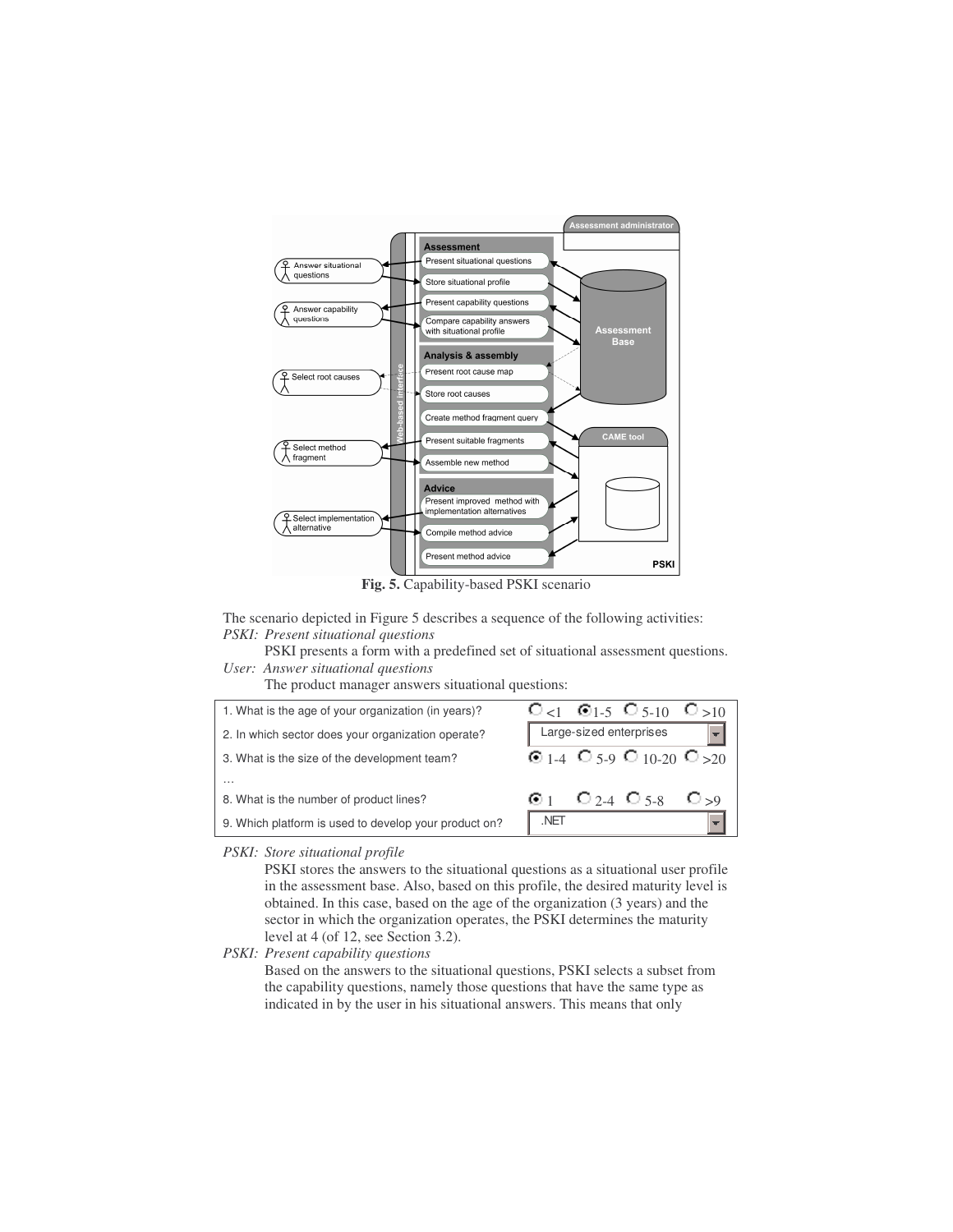questions that are applicable for large-sized organizations, with multiple products, developed on a .NET platform, are selected. Examples of these questions are:

| 1. Does your organization perform requirements prioritization per release?                                                        | $\mathbf{C}_{\text{ves}}$ $\mathbf{C}_{\text{no}}$ |  |
|-----------------------------------------------------------------------------------------------------------------------------------|----------------------------------------------------|--|
| 2. Is there a prioritized requirements list?                                                                                      | $C_{\text{ves}}$ $\odot$ no                        |  |
| 3. Is the prioritized requirements list properly available for other stakeholders?                                                | $\bigcirc_{\mathsf{ves}}$ $\bigcirc$ no            |  |
| 14. Is there a Product Manager responsible for the requirements prioritization per $\bigcirc_{\text{yes}} \bullet$ no<br>release? |                                                    |  |

#### *User: Answer capability questions*

The product manager answers the capability questions.

*PSKI: Compare capability answers with situational profile*

PSKI stores the answers to the capability assessment questions as a capability profile in the assessment base. When comparing the capability profile with the desired maturity level, the PSKI finds the following:

| Process                     | Right capabilities in place? | Result satisfactory? |
|-----------------------------|------------------------------|----------------------|
| Requirements gathering      | Yes                          | Yes                  |
| Requirements validation     | No                           | No                   |
| Requirements prioritization | No                           | No                   |

In case the product manager would have found the requirements gathering process unsatisfactory, although the process was at the right maturity level, the PSKI would present the root cause map of this process. However, due to limited space, we will not elaborate on such an example. The remaining steps are therefore:

*PSKI: Create method fragment query*

PSKI creates method fragment query, which retrieves those method fragments that are linked to the capabilities that should be implemented, in this case the level-3 capabilities of the *Requirements validation* and *Requirements prioritization* processes.

*PSKI: Present suitable answers*

PSKI displays all matching method fragments. Below, we depict an example of two method fragments for the Requirements prioritization process.

|                                                               | Requirements prioritization via a stakeholder voting round<br>Description: The product manager schedules a meeting in which each stakeholder<br>gives his top x of requirements that need to be implemented in the next release. The<br>requirements with the most votes will be implemented.<br>Roles: Product manager, involved stakeholders<br>Deliverables: REQUIREMENTS LIST with prioritized REQUIREMENTS |  |  |  |  |  |
|---------------------------------------------------------------|-----------------------------------------------------------------------------------------------------------------------------------------------------------------------------------------------------------------------------------------------------------------------------------------------------------------------------------------------------------------------------------------------------------------|--|--|--|--|--|
| Requirements prioritization via the cost-value approach<br>2. |                                                                                                                                                                                                                                                                                                                                                                                                                 |  |  |  |  |  |
|                                                               | Description: In the cost-value approach, the relative costs and relative values of each<br>requirement are estimated. Then, they are plotted on a cost-value diagram, which                                                                                                                                                                                                                                     |  |  |  |  |  |
|                                                               | shows which requirements will generate the highest value and the lowest costs.                                                                                                                                                                                                                                                                                                                                  |  |  |  |  |  |
|                                                               | Based on this diagram, the product manager prioritizes the requirements.                                                                                                                                                                                                                                                                                                                                        |  |  |  |  |  |
|                                                               | Roles: Product manager, product group, customers, software engineer                                                                                                                                                                                                                                                                                                                                             |  |  |  |  |  |
|                                                               | Deliverables: COST-VALUE DIAGRAM, prioritized REQUIREMENTS                                                                                                                                                                                                                                                                                                                                                      |  |  |  |  |  |
|                                                               |                                                                                                                                                                                                                                                                                                                                                                                                                 |  |  |  |  |  |

*User: Select method fragments*

The product manager selects method fragments that are perceived as useful.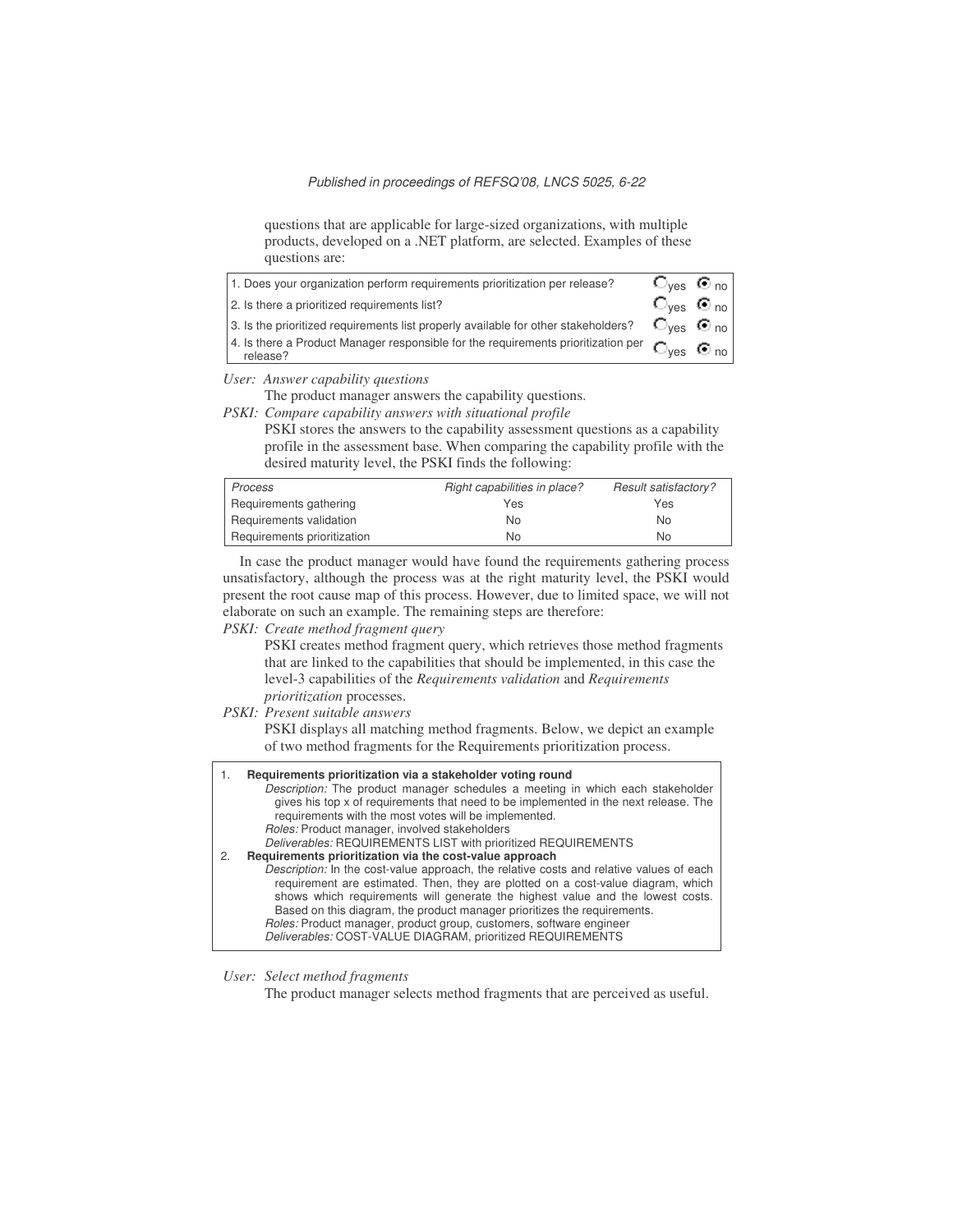| PSKI: Assemble new method                                                        |
|----------------------------------------------------------------------------------|
| PSKI assembles the selected method fragment into the existing method             |
| fragments of the company.                                                        |
| <i>PSKI: Present method with implementation alternatives</i>                     |
| PSKI presents method accompanied by a number of different implementation         |
| alternatives.                                                                    |
| User: Select implementation alternative                                          |
| The product manager selects suitable implementation alternative                  |
| PSKI: Compile method advice                                                      |
| PSKI compiles method advice is compiled, according to the selected               |
| implementation alternative. In case the user has selected root causes, an advice |
| is added on how to solve these.                                                  |
| PSKI: Present method advice                                                      |
| PSKI presents the method advice to the product manager.                          |

## **3. Method improvement Based on Situational Capability Matching**

In this section, we elaborate on the retrieving process of method fragments from the method base. Instead of building the method base ourselves, we use an existing tool, namely MetaEdit+. MetaEdit+ is an integrated modeling and meta-modeling environment for domain-specific languages [25] [26]. In MetaEdit+, we have realized our PDD notation as a meta-model. Now, it is possible to create, store and manipulate method fragments as PDDs. A screenshot of MetaEdit+ can be found at the end of this paper, in Figure 10.

#### **3.1 Method Fragment Structure**

A method fragment consists of a process fragment and a deliverable fragment. Method fragments can contain multiple activities and multiple deliverables. Also, constructs like branches, joining and forking of activities and aggregated deliverables can be modeled, as shown in Figure 8 and 9 and described in [24]. The structure of a generic method fragment is depicted in Figure 6.



**Fig. 6.** Generic method fragment structure

The name of an activity in a method fragment is a composition of one or more verbs, possibly an adjective and a noun, e.g. *Prioritize [verb] requirements [noun]*. Furthermore, an activity is carried out by a role, e.g. *Product Manager [role].*

The structure of method fragments is used in the generation of capability questions for the capability assessment. We distinguish two types of capability questions: standard questions, which can be generated from the stored activities, deliverables and capabilities; and comprehensive questions, which are especially useful for assessing capabilities at a higher level. Based on the activities, deliverables and capabilities, we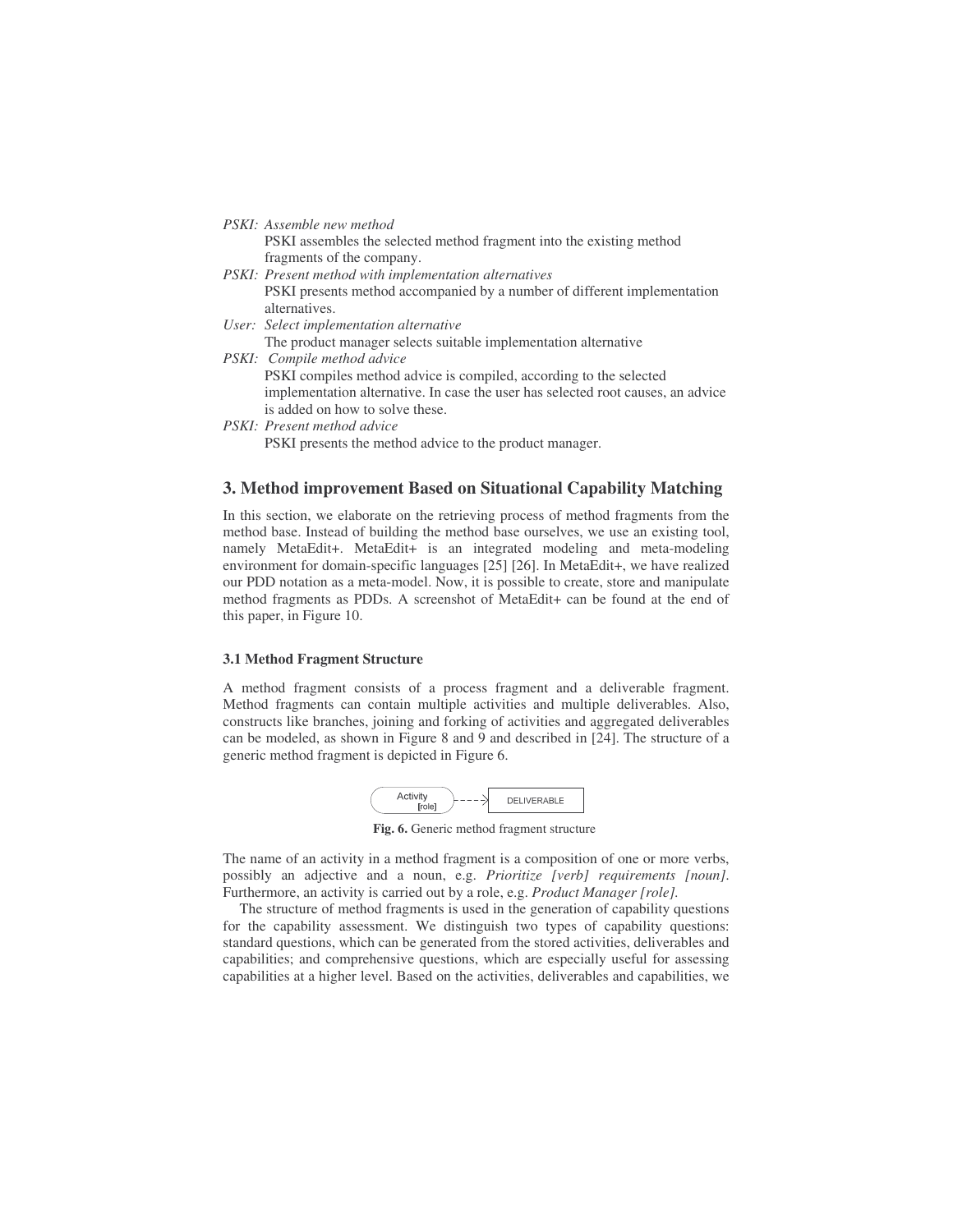can derive the capability assessment questions. Each capability is related to three basic assessment questions, namely:

- *1. Does your organization perform the [capability]?*
- *2. Is there a [deliverable]?*
- *3. Is the [deliverable] properly available for other stakeholders?*
- *4. Is there a [role] responsible for the [capability]?*

In section 2.3, three capability assessment questions were listed. These were the assessment questions for capability A: Requirements prioritization per release, namely:

- *1. Does your organization perform requirements the prioritization per release?*
- *2. Is there a prioritized requirements list?*
- *3. Is the prioritized requirements list properly available for other stakeholders?*
- *4. Is there a Product Manager responsible for the requirements prioritization per release?*

In ERPComp, the product manager answers 'no' to all questions, since there is no requirements prioritization process in place.

#### **3.2 Maturity Matrix for Software Product Management**

To assess the state of the SPM function in an organization, we developed the SPM maturity matrix. This maturity matrix is inspired by on the DYA architecture maturity model [27] and the Test Process Improvement model [28]. We distinguish 16 SPM processes in the maturity matrix that originate from the reference framework for SPM [3] and 11 maturity levels. The number of maturity levels is determined by the implementation dependencies of the capabilities. In Table 1, we show an excerpt of the matrix, covering three processes. Each process has its own path to maturity, indicated by the letters A, B, C and D. Every letter represents a capability, which we define as the demonstrable ability and capacity to perform a certain process at a certain level. The position of the letters shows the preferred order in which the capabilities need to be implemented to reach a certain maturity level. 10 is the lowest maturity level and 12 is the highest maturity level. Suppose that a company should be on maturity level 4, based on its situational factors. This means that for Requirements prioritization, capabilities A and B should be implemented; for Requirements validation, capability A should be implemented; and for Requirements gathering, capabilities A and B should be implemented.

| <b>Process</b>              | <b>Maturity level</b> |  | $\sim$ |  |  |  |  |  |
|-----------------------------|-----------------------|--|--------|--|--|--|--|--|
| Requirements prioritization |                       |  |        |  |  |  |  |  |
| Requirements validation     |                       |  |        |  |  |  |  |  |
| Requirements gathering      |                       |  |        |  |  |  |  |  |

**Table 1.** Excerpt of the maturity matrix for Software Product Management

In ERPComp, the desired maturity level that is deducted from the situational user profile is level 3. We will elaborate on two processes in the SPM maturity matrix, namely requirements prioritization and requirements validation. Please note that although the capability structure of the requirements prioritization and requirements organizing processes are the same, this may vary in other processes.

In the requirements prioritization process we distinguish four capabilities: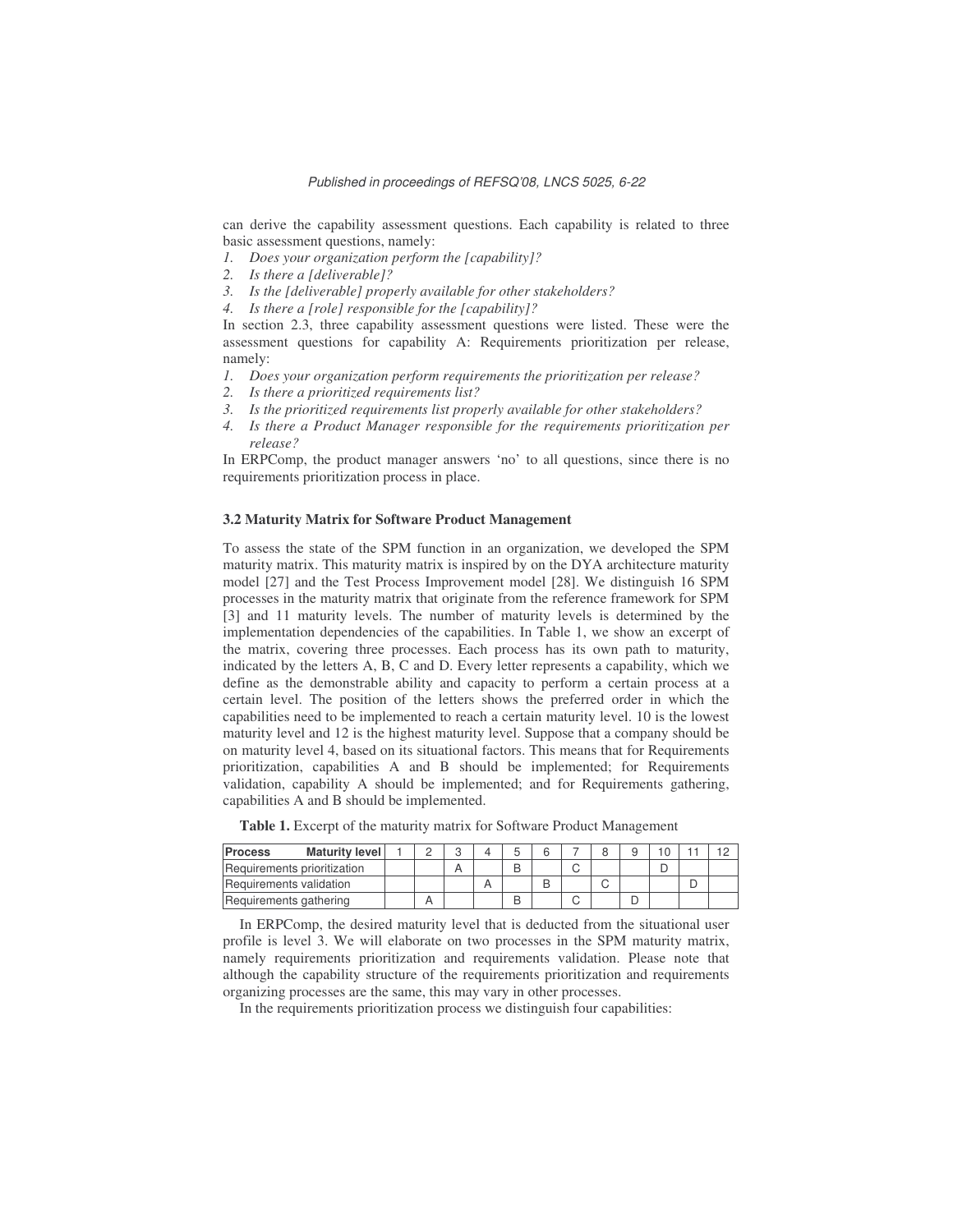- A. Requirements prioritization per release
- B. Requirements prioritization as an ongoing process
- C. Requirements prioritization as an ongoing process, over multiple product lines
- D. Requirements prioritization as a chain-wide process

Currently, no prioritization process is in place. Looking at the matrix, we see that level-3 companies should have capability A (Requirements prioritization per release) implemented.

For the requirements validation process, also four capabilities are distinguished:

- A. Requirements validation per release
- B. Requirements validation as an ongoing, automated process,
- C. Requirements validation as an ongoing process, over multiple products
- D. Requirements validation as a chain-wide process

Currently, there is no validation at all. A level-3 organization should master capability A: Requirements validation per release.

### **4. Method Increment Example**

In this section, we illustrate a process improvement by a capability-based method increment. The snapshot of increment #0, that we showed in Figure 4, is created in MetaEdit+. This means that not only visual information is stored, but also extra information, depending on the variables that we added to the different concepts.

As described in section 3.1, the organization should implement two method increments. The first method increment concerns the capability 'Requirements prioritization per release'. As described in section 2.4, two method fragments are related to this capability. In this case, the user chooses the method fragment 'Requirements prioritization via the cost-value approach', as is depicted in Figure 7. The cost-value approach is proposed in [2] an evaluated in [29] as a method for requirements prioritization in market-driven software product development.



**Fig. 7.** Method fragment linked to 'Requirements prioritization per release'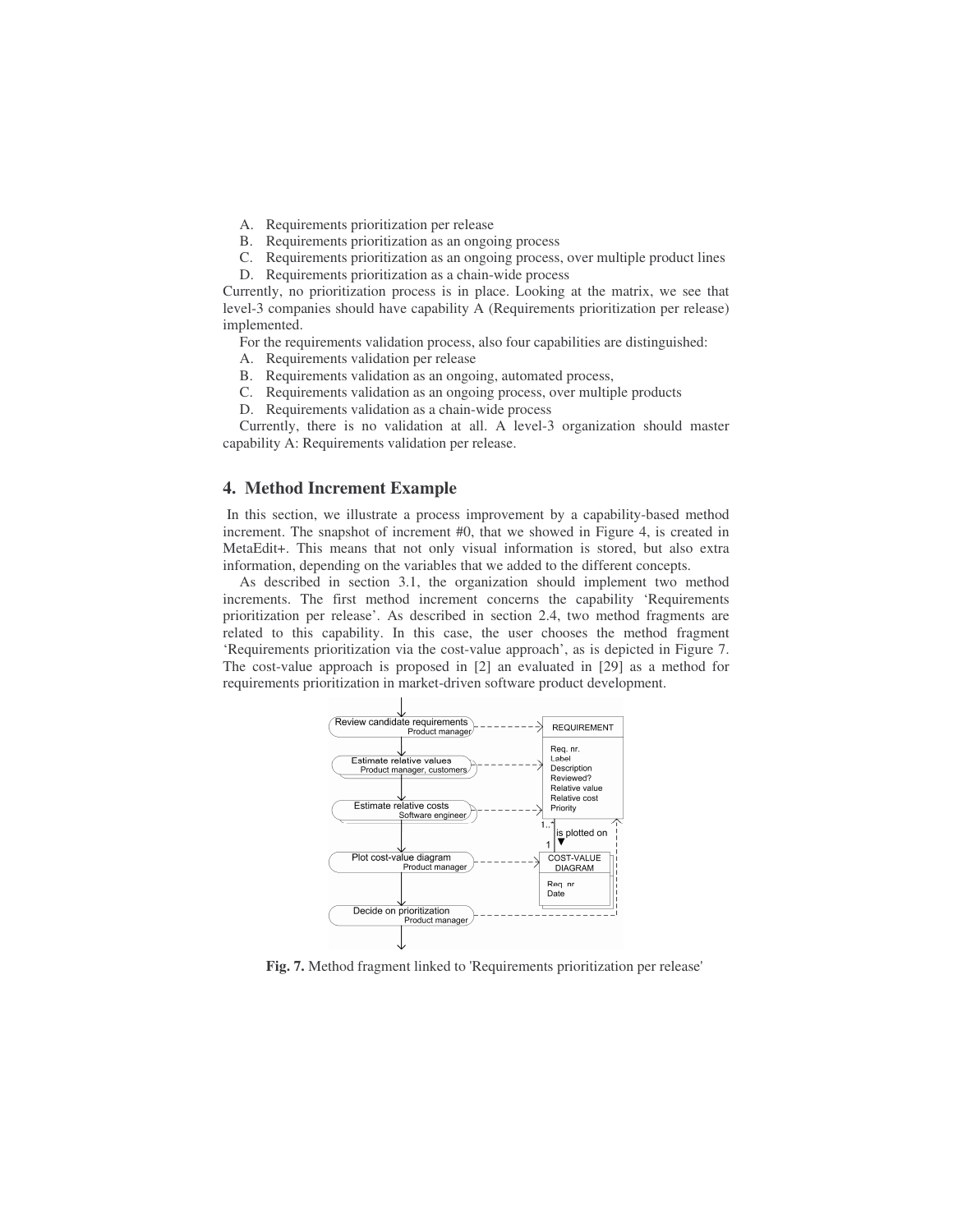In Figure 8, we illustrate the method fragment related to the capability 'Requirements validation per release'.



**Fig. 8.** Method fragment linked to 'Requirements validation per release'

The fragment does not have the standard form of activity – deliverable, but the activity results in a decision, indicated by a branch. The Product manager discusses the RELEASE DEFINITION with the board. If the board approves it, the release can be implemented. If not, the RELEASE DEFINITION has to be rewritten.

In Figure 9, we illustrate the snapshot of the improved method. It includes the method increments described in Figure 7 and 8. The roles of the activities are filled in based on the situational information that was provided during the situational assessment.

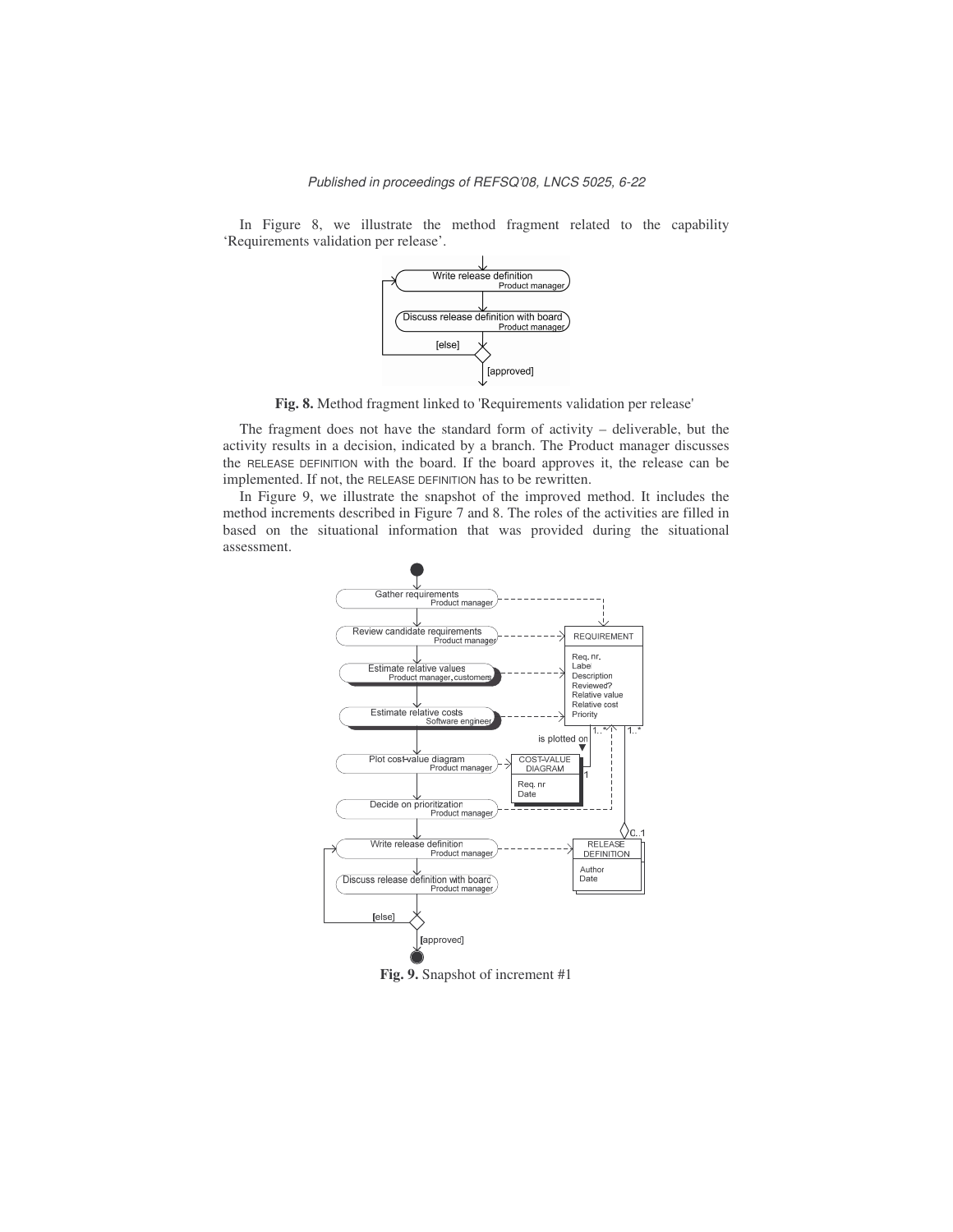Finally, we want to show how we created the method fragments we presented in this paper. In Figure 10 we show a screenshot of MetaEdit+, in which a new method is modeled. Looking at the scenario we explained in Section 2.4, we can position this activity, although it is not automated yet, in the step 'Assemble new method'. In the future, this activity will be automated.



**Fig. 10.** Assembly of the improved method in MetaEdit+

## **5. Related Literature**

In [30], it is stated that there is a scarcity of requirements engineering-related software process improvement initiatives in the literature. In addition, in [31] and [32], the authors state that existing software process improvement approaches leave a gap regarding requirements engineering. Therefore, they propose a practice-based approach to requirements engineering process improvement. Also other studies have been done to process improvement in requirements engineering. For example, [33] describes a requirements engineering process improvement programme, based on lessons learned from the implementation of a requirements engineering approach for packaged software. The authors in [34] also point out that the requirements phase of software development is in need of further support. They propose the Requirements Capability Maturity Model (R-CMM) as a first step in the solution to this problem.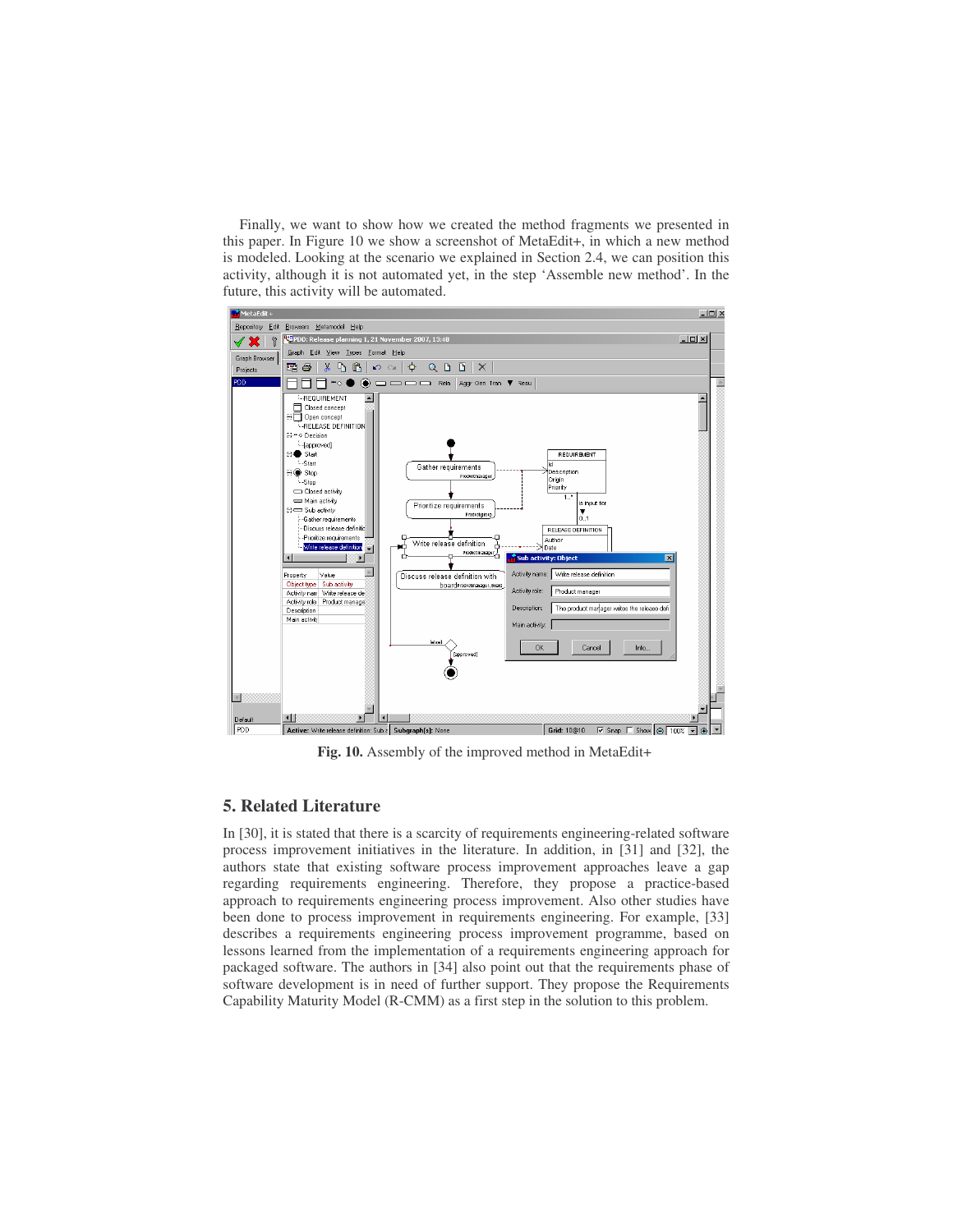Product software developers use methods and techniques in all phases of the development process, which are often supported by different software tools. These software tools range from simple text editors to complex tools for generating code from design specifications. Not only techniques on a low level can be automated, but also methods, which focus more on the high-level activities and deliverables of a process, can be automated. In the nineties of the previous century, this lead to a new research discipline, namely Method Engineering [35] [36] [37], which comprises the design, construction and adaptation of methods, techniques and tools for the development of ISs. Tools were being designed to support the method engineering process, which are called computer-aided method engineering (CAME) tools [26]. Many CAME tools have been developed in the last years, some for research purposes and some for commercial purposes. Their appliances vary from domain-specific modeling, to configuration management and situational method engineering.

### **6. Conclusions and Further Research**

In this research, we proposed an approach for incremental method evolution that provides means by which innovative requirements engineering techniques can be inserted into systems development methods based on method engineering principles. This vision on process improvement combines a capability-based approach with problem-based aspects. We showed how this approach can be implemented in the PSKI by elaborating on the functional architecture. In addition, we explained the utility of the PSKI by giving an example of a method increment, i.e. cost-value requirements prioritization in software product management. This generic approach defines structure and relations of capabilities and method fragments, and generates capability questions automatically. Finally, we showed how method increments can be generated based on the situational and capability assessment answers.

We are currently working on the development of the PSKI and filling it with situational factors, capabilities and method fragments. In the future, we will use case studies to test the infrastructure at product software companies of different sizes and in different sectors, in order to test the mapping between situational factors, maturity capabilities and method fragments. We are confident that this paper shows how method engineering and requirements engineering research can benefit from each other.

## **References**

- 1. Nuseibeh, B. and Easterbrook, S.: Requirements engineering: a roadmap. In: Proceedings of the Conference on the Future of Software Engineering. ICSE '00. ACM, New York, NY, 35--46 (2000)
- 2. Karlsson, J., Ryan, K.: A cost-value approach for prioritizing requirements. IEEE Software 14, 67–74 (1997)
- 3. van de Weerd, I., Brinkkemper, S., Nieuwenhuis, R., Versendaal,J., Bijlsma, L.: Towards a Reference Framework for Software Product Management. In: Proceedings of the 14th IEEE International Requirements Engineering Conference, pp. 319--322 (2006)
- 4. Xu, L. & Brinkkemper, S.: Concepts of product software. European Journal of Information Systems 16, 531--541 (2007)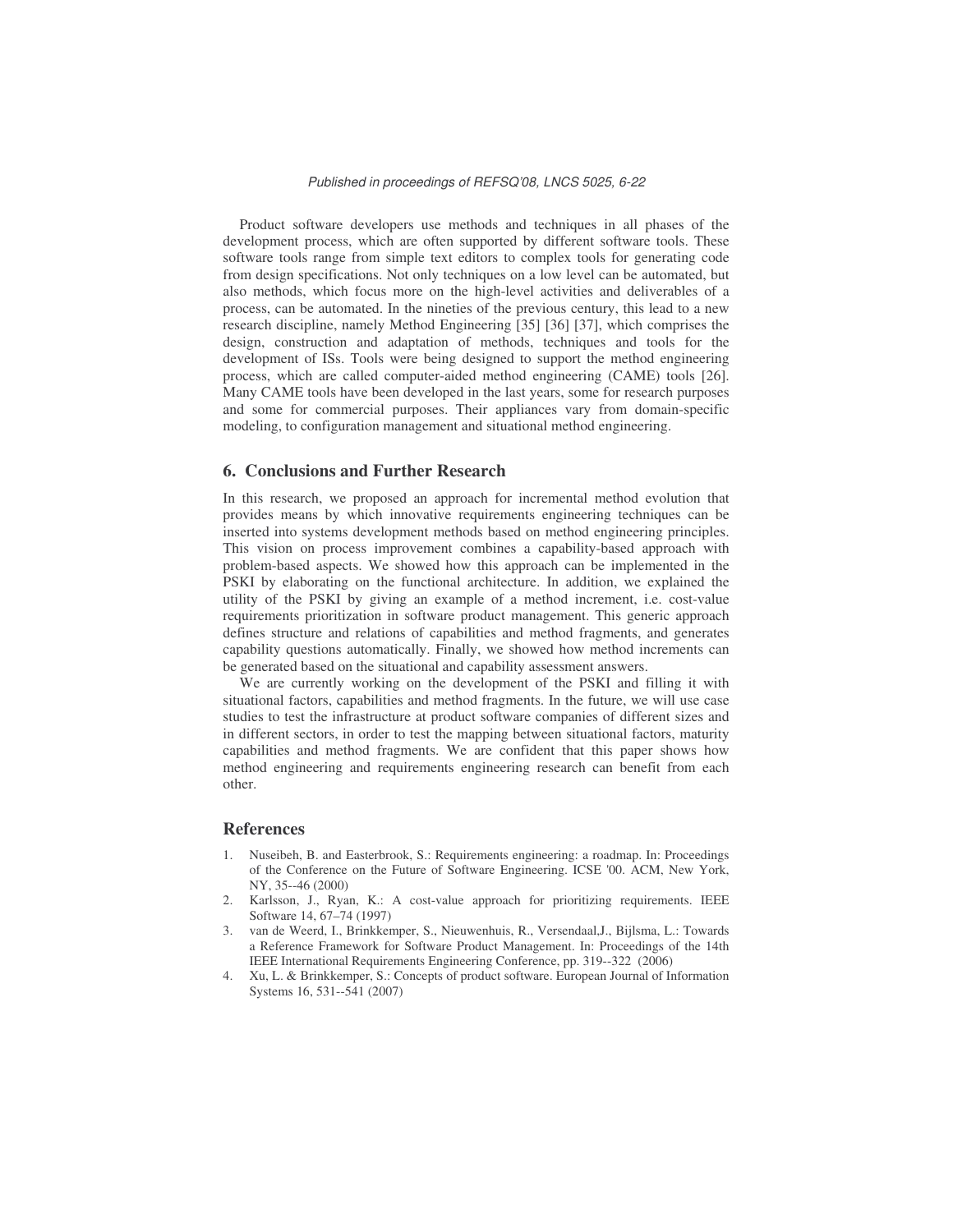- 5. MacCormack, A.: Product-Development Practices that Work: How Internet Companies Build Software. MIT Sloan Management Review 42, 75--84 (2001)
- 6. Hietala, J., Kontio, J., Jokinen, J.P., Pyysiainen, J.: Challenges of software product companies: results of a national survey in Finland. In: Proceedings of the 10th IEEE International Symposium on Software Metrics, pp. 232--243 (2004)
- 7. Ebert, C. The impacts of software product management. Journal of Systems and Software 80, 850--861 (2007)
- 8. Regnell, B., Höst, M., Nat och Dag, J.N., Beremark, P., Hjelm, T.: An Industrial Case Study on Distributed Prioritisation in Market-Driven Requirements Engineering for Packaged Software. Requirements Engineering 6, 51--62 (2001)
- 9. van den Akker, M., Brinkkemper, S., van Diepen, G., Versendaal, J.: Flexible Release Planning Using Integer Linear Programming. In: Proceedings of the 11th International Workshop on Requirements Engineering for Software Quality, pp. 13--14. Essener Informatik Beitrage, Band 10 (2005)
- 10. Ruhe, G. & Saliu, M.O. The art and science of software release planning. IEEE Software 22, 47--53 (2005)
- 11. Pohl, K., Böckle, G., van der Linden, F.: Software Product Line Engineering: Foundations, Principles, and Techniques. Springer-Verlag, Heidelberg (2005)
- 12. Kang, K.C., Lee, J. & Donohoe, P.: Feature-oriented product line engineering. IEEE Software, 19, 58--65 (2002)
- 13. Jansen, S., Ballintijn, G., Brinkkemper, S., van Nieuwland, A.: Integrated development and maintenance for the release, delivery, deployment, and customization of product software: a case study in mass-market ERP software. J. Softw. Maint. Evol.: Res. Pract 18, 133--151 (2006)
- 14. Paulk, M.C., Weber, C.V., Curtis, B., Chrissis, M.B.: The capability maturity model: guidelines for improving the software process. Addison-Wesley Longman Publishing, Boston, MA (1995)
- 15. El Emam, K., Drouin, J.N., Melo, W.: SPICE: the theory and practice of software process improvement and capability determination. IEEE Computer Society Press , Los Alamitos, CA (1998)
- 16. Process Maturity Profile Software CMM 2005 End-Year Update. Retrieved at March 22, 2008, from: http://www.sei.cmu.edu/appraisal-program/profile/pdf/ SW-CMM/2006marSwCMM.pdf (2006)
- 17. van de Weerd, I., Versendaal, J. & Brinkkemper, S.: A product software knowledge infrastructure for situational capability maturation: Vision and case studies in product management. In: Proceedings of the Twelfth Working Conference on Requirements Engineering: Foundation for Software Quality, 97--112. Luxembourg (2006)
- 18. van de Weerd, I., Brinkkemper, S., Versendaal, J.: Concepts for Incremental Method Evolution: Empirical Exploration and Validation in Requirements Management. CAiSE 2007. LNCS, vol. 4495, pp. 469--484. Springer, Heidelberg (2007)
- 19. Hevner, A.R., March, S.T., Park, J., Ram, S.: Design Science in Information Systems Research. MIS Quarterly 28, 75--105 (2004)
- March, S.T. & Smith, G.F. Design and natural science research on information technology. Decision Support Systems 15, 251--266 (1995)
- 21. Leszak, M., Perry, D.E., Stoll, D.: A case study in root cause defect analysis. In: Proceedings of the 22nd international conference on Software engineering, pp. 428--437 (2000)
- 22. Demirors , O., Demirors , E.: Software process improvement in a small organization: Difficulties and suggestions. Software Process Technology. LNCS 1487, pp. 1--12. Springer, Heidelberg (1998)